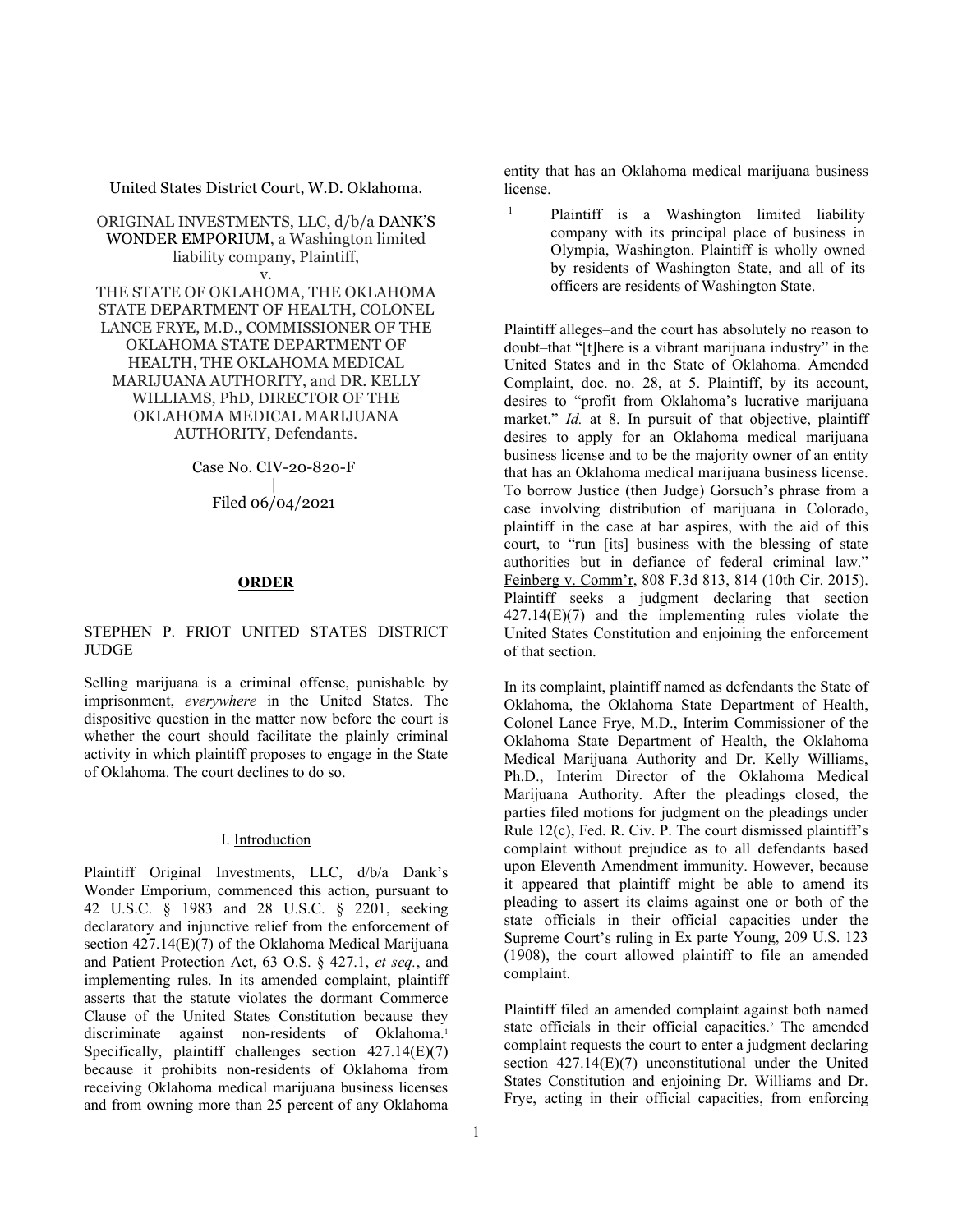section  $427.14(E)(7)$ . In response to the amended complaint, defendants have moved to dismiss the pleading, under [Rule 12\(b\)\(6\), Fed. R. Civ. P.,](http://www.westlaw.com/Link/Document/FullText?findType=L&pubNum=1000600&cite=USFRCPR12&originatingDoc=Id28cf0a0c78211eb99108bada5c941b8&refType=LQ&originationContext=document&vr=3.0&rs=cblt1.0&transitionType=DocumentItem&contextData=(sc.Search)) presenting two reasons for dismissal: (1) the Commerce Clause does not implicitly protect an interstate market for marijuana because Congress has expressly criminalized distribution of marijuana under the Controlled Substances Act (CSA), [21 U.S.C. § 801,](http://www.westlaw.com/Link/Document/FullText?findType=L&pubNum=1000546&cite=21USCAS801&originatingDoc=Id28cf0a0c78211eb99108bada5c941b8&refType=LQ&originationContext=document&vr=3.0&rs=cblt1.0&transitionType=DocumentItem&contextData=(sc.Search)) *et seq.*, and (2) the court should not use its equitable powers to support, aid, or encourage illegal conduct. Plaintiff has responded to the motion, opposing dismissal of its complaint. Defendants have filed a reply brief. Having reviewed the parties' submissions, the court concurs with defendants' second reason for dismissal and finds that dismissal of plaintiff's complaint under [Rule](http://www.westlaw.com/Link/Document/FullText?findType=L&pubNum=1000600&cite=USFRCPR12&originatingDoc=Id28cf0a0c78211eb99108bada5c941b8&refType=LQ&originationContext=document&vr=3.0&rs=cblt1.0&transitionType=DocumentItem&contextData=(sc.Search))   $12(b)(6)$  is appropriate.

<sup>2</sup> In the body of the Amended Complaint, plaintiff recognizes that Dr. Williams is now Director of the Oklahoma Medical Marijuana Authority and identifies Dr. Williams as such. Dr. Frye is identified as Interim Commissioner of the Oklahoma State Department of Health. However, subsequent to the filing of the amended complaint, the Oklahoma Senate confirmed him as Health Commissioner. *See*, https://oklahoma.gov/health/organization/commis sioner-of-health.html (last accessed June 1, 2021). The caption of this action has been amended to reflect the correct official capacities.

#### II. Th[e Rule 12\(b\)\(6\)](http://www.westlaw.com/Link/Document/FullText?findType=L&pubNum=1000600&cite=USFRCPR12&originatingDoc=Id28cf0a0c78211eb99108bada5c941b8&refType=LQ&originationContext=document&vr=3.0&rs=cblt1.0&transitionType=DocumentItem&contextData=(sc.Search)) Standard

In reviewing a motion to dismiss under Rule  $12(b)(6)$ , the court accepts the well-pleaded allegations of the amended complaint as true and construes them in a light most favorable to the plaintiff. [Doe v. City of Albuquerque,](http://www.westlaw.com/Link/Document/FullText?findType=Y&serNum=2026899490&pubNum=0000506&originatingDoc=Id28cf0a0c78211eb99108bada5c941b8&refType=RP&fi=co_pp_sp_506_1118&originationContext=document&vr=3.0&rs=cblt1.0&transitionType=DocumentItem&contextData=(sc.Search)#co_pp_sp_506_1118)  [667 F.3d 1111, 1118 \(10th](http://www.westlaw.com/Link/Document/FullText?findType=Y&serNum=2026899490&pubNum=0000506&originatingDoc=Id28cf0a0c78211eb99108bada5c941b8&refType=RP&fi=co_pp_sp_506_1118&originationContext=document&vr=3.0&rs=cblt1.0&transitionType=DocumentItem&contextData=(sc.Search)#co_pp_sp_506_1118) Cir. 2012). To withstand a motion to dismiss, the amended complaint must contain sufficient factual matter, accepted as true, to state a claim to relief that is plausible on its face. *Id.* An affirmative defense, such as illegality, may be adjudicated on a motion to dismiss if the defense appears plainly on the face of the complaint. [Fourth Corner Credit Union v.](http://www.westlaw.com/Link/Document/FullText?findType=Y&serNum=2041956517&pubNum=0000506&originatingDoc=Id28cf0a0c78211eb99108bada5c941b8&refType=RP&fi=co_pp_sp_506_1058&originationContext=document&vr=3.0&rs=cblt1.0&transitionType=DocumentItem&contextData=(sc.Search)#co_pp_sp_506_1058)  [Federal Reserve Bank of Kansas City, 861 F.3d 1052,](http://www.westlaw.com/Link/Document/FullText?findType=Y&serNum=2041956517&pubNum=0000506&originatingDoc=Id28cf0a0c78211eb99108bada5c941b8&refType=RP&fi=co_pp_sp_506_1058&originationContext=document&vr=3.0&rs=cblt1.0&transitionType=DocumentItem&contextData=(sc.Search)#co_pp_sp_506_1058)  1058 (10th [Cir. 2017\)](http://www.westlaw.com/Link/Document/FullText?findType=Y&serNum=2041956517&pubNum=0000506&originatingDoc=Id28cf0a0c78211eb99108bada5c941b8&refType=RP&fi=co_pp_sp_506_1058&originationContext=document&vr=3.0&rs=cblt1.0&transitionType=DocumentItem&contextData=(sc.Search)#co_pp_sp_506_1058) (" 'If the defense appears plainly on the face of the complaint itself, the motion may be disposed of under [Rule  $12(b)(6)$ .]' ") (quoting Miller v. Shell Oil Co., 345 F.2d 891, 893 (10<sup>th</sup> Cir. 1965)); see *also*, [Wright & Miller, Federal Practice and Procedure](http://www.westlaw.com/Link/Document/FullText?findType=Y&serNum=0299701639&pubNum=0102228&originatingDoc=Id28cf0a0c78211eb99108bada5c941b8&refType=TS&originationContext=document&vr=3.0&rs=cblt1.0&transitionType=DocumentItem&contextData=(sc.Search)) § [1357 \(3d ed. 2020\)](http://www.westlaw.com/Link/Document/FullText?findType=Y&serNum=0299701639&pubNum=0102228&originatingDoc=Id28cf0a0c78211eb99108bada5c941b8&refType=TS&originationContext=document&vr=3.0&rs=cblt1.0&transitionType=DocumentItem&contextData=(sc.Search)) (assertion of illegality may be considered on a motion to dismiss under [Rule 12\(b\)\(6\)\)](http://www.westlaw.com/Link/Document/FullText?findType=L&pubNum=1000600&cite=USFRCPR12&originatingDoc=Id28cf0a0c78211eb99108bada5c941b8&refType=LQ&originationContext=document&vr=3.0&rs=cblt1.0&transitionType=DocumentItem&contextData=(sc.Search)).

#### III. Defendants' Illegality Argument is Dispositive

Oklahoma has authorized the sale and use of marijuana for medicinal purposes. Medical marijuana business licenses have been issued to applicants meeting the Oklahoma residency requirements, permitting the growing, processing, dispensing, transporting, and testing of medical marijuana. *See*, [63 O.S. § 427.14\(A\)](http://www.westlaw.com/Link/Document/FullText?findType=L&pubNum=1000165&cite=OKSTT63S427.14&originatingDoc=Id28cf0a0c78211eb99108bada5c941b8&refType=LQ&originationContext=document&vr=3.0&rs=cblt1.0&transitionType=DocumentItem&contextData=(sc.Search)) (enumerating the categories for which a medical marijuana business license is created). However, under federal law, specifically, the CSA, marijuana is classified as a Schedule I controlled substance, and with one exception not applicable here, it is a crime to produce or distribute marijuana. [Gonzales v. Raich, 545 U.S. 1, 14](http://www.westlaw.com/Link/Document/FullText?findType=Y&serNum=2006741030&pubNum=0000780&originatingDoc=Id28cf0a0c78211eb99108bada5c941b8&refType=RP&fi=co_pp_sp_780_14&originationContext=document&vr=3.0&rs=cblt1.0&transitionType=DocumentItem&contextData=(sc.Search)#co_pp_sp_780_14)  [\(2005\).](http://www.westlaw.com/Link/Document/FullText?findType=Y&serNum=2006741030&pubNum=0000780&originatingDoc=Id28cf0a0c78211eb99108bada5c941b8&refType=RP&fi=co_pp_sp_780_14&originationContext=document&vr=3.0&rs=cblt1.0&transitionType=DocumentItem&contextData=(sc.Search)#co_pp_sp_780_14) "The CSA designates marijuana as contraband for *any* purpose" and "by characterizing marijuana as a Schedule I drug, Congress expressly found that the drug has no acceptable medical uses." *Id.* [at 27](http://www.westlaw.com/Link/Document/FullText?findType=Y&serNum=2006741030&pubNum=0000780&originatingDoc=Id28cf0a0c78211eb99108bada5c941b8&refType=RP&fi=co_pp_sp_780_27&originationContext=document&vr=3.0&rs=cblt1.0&transitionType=DocumentItem&contextData=(sc.Search)#co_pp_sp_780_27) (emphasis in original).<sup>3</sup> It is also a federal crime to aid, abet or counsel the production or distribution of marijuana. [18 U.S.C. § 2;](http://www.westlaw.com/Link/Document/FullText?findType=L&pubNum=1000546&cite=18USCAS2&originatingDoc=Id28cf0a0c78211eb99108bada5c941b8&refType=LQ&originationContext=document&vr=3.0&rs=cblt1.0&transitionType=DocumentItem&contextData=(sc.Search)) [United States v. Leos-Quijada, 107 F.3d 786, 794 \(10th](http://www.westlaw.com/Link/Document/FullText?findType=Y&serNum=1997056066&pubNum=0000506&originatingDoc=Id28cf0a0c78211eb99108bada5c941b8&refType=RP&fi=co_pp_sp_506_794&originationContext=document&vr=3.0&rs=cblt1.0&transitionType=DocumentItem&contextData=(sc.Search)#co_pp_sp_506_794) [Cir. 1997\).](http://www.westlaw.com/Link/Document/FullText?findType=Y&serNum=1997056066&pubNum=0000506&originatingDoc=Id28cf0a0c78211eb99108bada5c941b8&refType=RP&fi=co_pp_sp_506_794&originationContext=document&vr=3.0&rs=cblt1.0&transitionType=DocumentItem&contextData=(sc.Search)#co_pp_sp_506_794)

<sup>3</sup> It is worth noting that, in Gonzales, the Court squarely upheld the CSA when pitted against state marijuana legislation even on what it called "the troubling facts" of that case, [545 U.S. at 9,](http://www.westlaw.com/Link/Document/FullText?findType=Y&serNum=2006741030&pubNum=0000780&originatingDoc=Id28cf0a0c78211eb99108bada5c941b8&refType=RP&fi=co_pp_sp_780_9&originationContext=document&vr=3.0&rs=cblt1.0&transitionType=DocumentItem&contextData=(sc.Search)#co_pp_sp_780_9) facts which, at least from a humanitarian standpoint, were assuredly more compelling than the facts of the case at bar.

Plaintiff seeks declaratory and injunctive relief to prohibit the enforcement of the residency requirements in [section](http://www.westlaw.com/Link/Document/FullText?findType=L&pubNum=1000165&cite=OKSTT63S427.14&originatingDoc=Id28cf0a0c78211eb99108bada5c941b8&refType=LQ&originationContext=document&vr=3.0&rs=cblt1.0&transitionType=DocumentItem&contextData=(sc.Search))  [427.14\(E\)\(7\)](http://www.westlaw.com/Link/Document/FullText?findType=L&pubNum=1000165&cite=OKSTT63S427.14&originatingDoc=Id28cf0a0c78211eb99108bada5c941b8&refType=LQ&originationContext=document&vr=3.0&rs=cblt1.0&transitionType=DocumentItem&contextData=(sc.Search)) so it can obtain an Oklahoma medical marijuana business license to pursue economic opportunities in Oklahoma's medical marijuana market. As stated, defendants argue that the court should not use its equitable power to facilitate conduct that is illegal under federal law. The court agrees.

There is no dispute that the relief plaintiff seeks against the defendant state officials is equitable. It is well-settled, however, that "a court won't use its equitable power to facilitate illegal conduct." [Fourth Corner, 861 F.3d at](http://www.westlaw.com/Link/Document/FullText?findType=Y&serNum=2041956517&pubNum=0000506&originatingDoc=Id28cf0a0c78211eb99108bada5c941b8&refType=RP&fi=co_pp_sp_506_1054&originationContext=document&vr=3.0&rs=cblt1.0&transitionType=DocumentItem&contextData=(sc.Search)#co_pp_sp_506_1054)  [1054](http://www.westlaw.com/Link/Document/FullText?findType=Y&serNum=2041956517&pubNum=0000506&originatingDoc=Id28cf0a0c78211eb99108bada5c941b8&refType=RP&fi=co_pp_sp_506_1054&originationContext=document&vr=3.0&rs=cblt1.0&transitionType=DocumentItem&contextData=(sc.Search)#co_pp_sp_506_1054) (citing cases). Plaintiff invokes the court's equitable powers to facilitate activity that is illegal under federal law. Absent the relief plaintiff seeks from this court, plaintiff cannot obtain a medical marijuana business license. And without that license, plaintiff is unable, on its own,4 to grow, process, dispense, transport, or test medical marijuana in Oklahoma.

<sup>4</sup> Plaintiff alleges that it owns 25 percent of multiple licensed medical marijuana dispensaries in Oklahoma.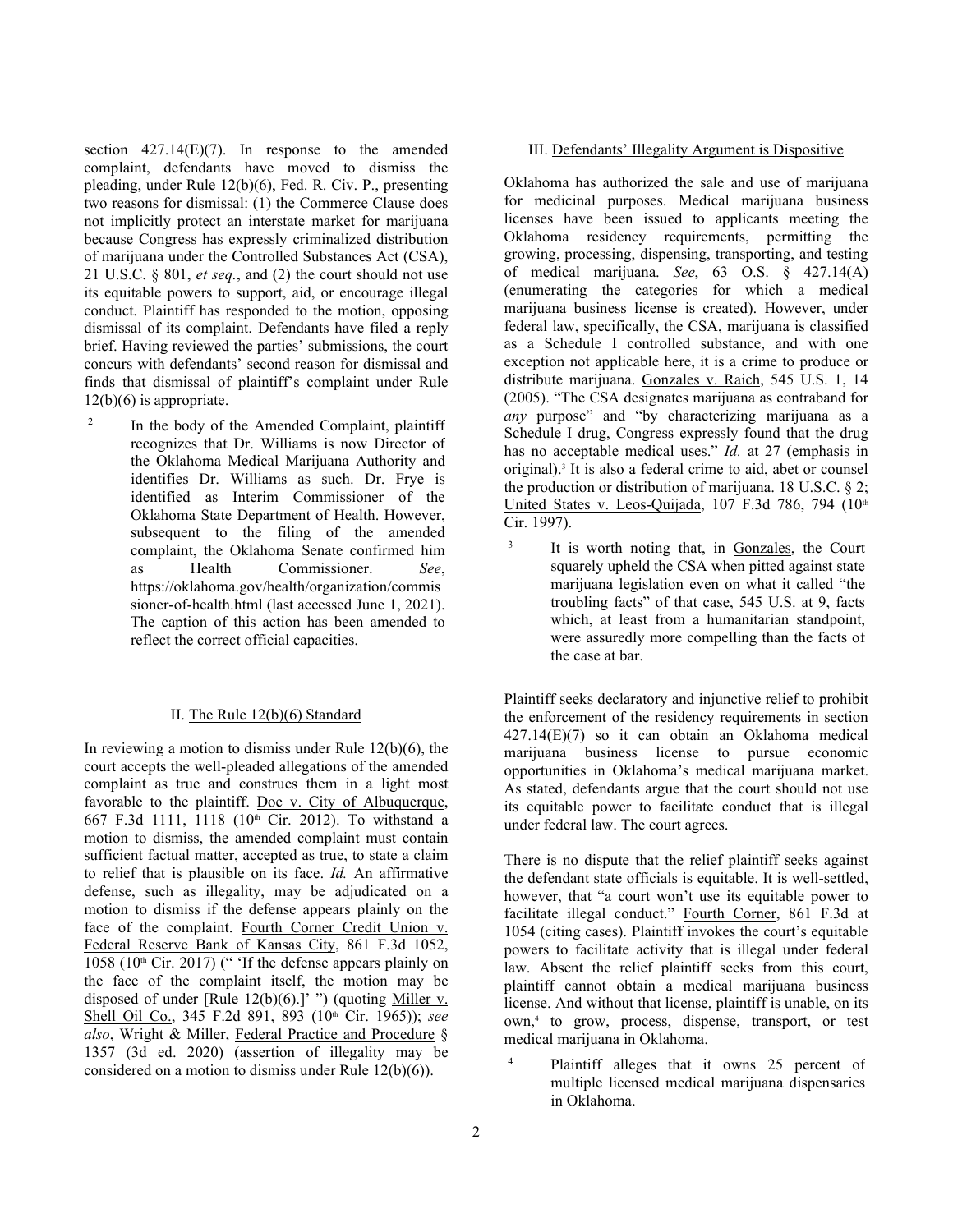In response, plaintiff argues that the illegality defense overlooks Oklahoma's own "wrongdoing" in licensing 2,221 marijuana dispensaries to date and in discriminating against non-residents in violation of the United States Constitution in granting licenses. Plaintiff points out that in [Johnson v. Yellow Cab Transit Co., 321 U.S. 383](http://www.westlaw.com/Link/Document/FullText?findType=Y&serNum=1944115768&pubNum=0000780&originatingDoc=Id28cf0a0c78211eb99108bada5c941b8&refType=RP&originationContext=document&vr=3.0&rs=cblt1.0&transitionType=DocumentItem&contextData=(sc.Search))  [\(1944\),](http://www.westlaw.com/Link/Document/FullText?findType=Y&serNum=1944115768&pubNum=0000780&originatingDoc=Id28cf0a0c78211eb99108bada5c941b8&refType=RP&originationContext=document&vr=3.0&rs=cblt1.0&transitionType=DocumentItem&contextData=(sc.Search)) the Supreme Court, in discussing the unclean hands doctrine, found that the doctrine "is not a rigid formula which trammels the free and just exercise of discretion." *Id.* [at 387](http://www.westlaw.com/Link/Document/FullText?findType=Y&serNum=1944115768&pubNum=0000780&originatingDoc=Id28cf0a0c78211eb99108bada5c941b8&refType=RP&fi=co_pp_sp_780_387&originationContext=document&vr=3.0&rs=cblt1.0&transitionType=DocumentItem&contextData=(sc.Search)#co_pp_sp_780_387) (internal quotation omitted). The Court explained that while "a federal court should not, in an ordinary case, lend its judicial power to a plaintiff who seeks to invoke that power for the purposes of consummating a transaction in clear violation of law," the court need not "always permit a defendant wrongdoer to retain the profits of [its] wrongdoing merely because the plaintiff [itself] is possibly guilty of transgressing the law in the transactions involved." *Id.* Plaintiff asserts that if it is engaged in any wrongdoing by owning 25 percent of several marijuana stores, Oklahoma is engaged in wrongdoing on a much larger scale, by licensing 2,221 dispensaries to sell medical marijuana and in doing so, discriminating against non-residents. Plaintiff urges the court not to apply the illegality defense for Oklahoma's benefit, since it has created, and is now profiting from, an \$800 million medical marijuana market which discriminates against non-residents of the state.

The court notes that the illegality defense raised by defendants is not based upon plaintiff's 25 percent ownership of medical marijuana dispensaries. Rather, it is based upon plaintiff's pursuit of a decree from a federal court in order to obtain a medical marijuana business license solely owned by it. The court concludes that the Supreme Court's guidance in Johnson with respect to permitting "a defendant wrongdoer to retain the profits of [its] wrongdoing merely because the plaintiff [itself] is possibly guilty of transgressing the law in the transactions involved," [321 U.S. at 387,](http://www.westlaw.com/Link/Document/FullText?findType=Y&serNum=1944115768&pubNum=0000780&originatingDoc=Id28cf0a0c78211eb99108bada5c941b8&refType=RP&fi=co_pp_sp_780_387&originationContext=document&vr=3.0&rs=cblt1.0&transitionType=DocumentItem&contextData=(sc.Search)#co_pp_sp_780_387) is not relevant here. Denial of equitable relief will not permit Oklahoma to retain any profits of its alleged "wrongdoing" at plaintiff's expense. Oklahoma will not be profiting by any alleged "wrongdoing." Indeed, Oklahoma would benefit more by way of receipt of tax revenues if plaintiff and other nonresidents were able to obtain a medical marijuana business license. The factual circumstances present in Johnson are not present in the case at bar.5,6

<sup>5</sup> Nor are the factual circumstances in this case similar to those in [Northbay Wellness Group, Inc.](http://www.westlaw.com/Link/Document/FullText?findType=Y&serNum=2036413561&pubNum=0000506&originatingDoc=Id28cf0a0c78211eb99108bada5c941b8&refType=RP&originationContext=document&vr=3.0&rs=cblt1.0&transitionType=DocumentItem&contextData=(sc.Search))  v. Beyries, 789 F.3d 956 (9<sup>th</sup> Cir. 2015), cited by plaintiff, where the Ninth Circuit reversed application of the unclean hands doctrine that absolved an attorney who stole \$25,000 from his client, a medical marijuana dispensary, from nondischargeabililty of the debt, finding that while both the attorney and client shared responsibility for the illegal marijuana sales which generated the \$25,000, the attorney's wrongdoing (stealing the money) outweighed the client's wrongdoing and that absolving of the attorney would be contrary to the public interest in holding attorneys to high ethical standards. As discussed in this order, plaintiff has not identified "wrongdoing" by Oklahoma that tips the scale against application of the illegality defense. Moreover, in the court's view, plaintiff has not identified a public interest that would be frustrated by application of the illegality defense.

<sup>6</sup> The court notes that in Precision Instrument Mfg. [Co. v. Automotive Maintenance Machinery Co.,](http://www.westlaw.com/Link/Document/FullText?findType=Y&serNum=1945115864&pubNum=0000780&originatingDoc=Id28cf0a0c78211eb99108bada5c941b8&refType=RP&fi=co_pp_sp_780_814&originationContext=document&vr=3.0&rs=cblt1.0&transitionType=DocumentItem&contextData=(sc.Search)#co_pp_sp_780_814)  [324 U.S. 806, 814 \(1945\),](http://www.westlaw.com/Link/Document/FullText?findType=Y&serNum=1945115864&pubNum=0000780&originatingDoc=Id28cf0a0c78211eb99108bada5c941b8&refType=RP&fi=co_pp_sp_780_814&originationContext=document&vr=3.0&rs=cblt1.0&transitionType=DocumentItem&contextData=(sc.Search)#co_pp_sp_780_814) the Supreme Court also stated that "[H]e who comes into equity must come with clean hands ... It is a self-imposed ordinance that closes the doors of a court of equity to one tainted with inequitableness or bad faith relative to the matter in which he seeks relief, *however improper may have been the behavior of defendant.*" (emphasis added).

Even assuming that the framework for the court's evaluation is "the [court's] free and just exercise of discretion," Johnson at 387, the court concludes that the circumstances confronting the court in this case warrant the denial of equitable relief. Plaintiff seeks equitable relief so that it may obtain a medical marijuana business license or own the majority of a company holding such a license. It seeks that relief in order to engage in activities that Congress has expressly declared to be criminal under federal law. The Supreme Court has instructed that "a court sitting in equity cannot ignore the judgment of Congress, deliberately expressed in legislation." [United](http://www.westlaw.com/Link/Document/FullText?findType=Y&serNum=2001405152&pubNum=0000780&originatingDoc=Id28cf0a0c78211eb99108bada5c941b8&refType=RP&fi=co_pp_sp_780_497&originationContext=document&vr=3.0&rs=cblt1.0&transitionType=DocumentItem&contextData=(sc.Search)#co_pp_sp_780_497)  [States v. Oakland Cannabis Buyers' Co-op, 532 U.S. 483,](http://www.westlaw.com/Link/Document/FullText?findType=Y&serNum=2001405152&pubNum=0000780&originatingDoc=Id28cf0a0c78211eb99108bada5c941b8&refType=RP&fi=co_pp_sp_780_497&originationContext=document&vr=3.0&rs=cblt1.0&transitionType=DocumentItem&contextData=(sc.Search)#co_pp_sp_780_497)  [497 \(2001\)](http://www.westlaw.com/Link/Document/FullText?findType=Y&serNum=2001405152&pubNum=0000780&originatingDoc=Id28cf0a0c78211eb99108bada5c941b8&refType=RP&fi=co_pp_sp_780_497&originationContext=document&vr=3.0&rs=cblt1.0&transitionType=DocumentItem&contextData=(sc.Search)#co_pp_sp_780_497) (internal quotation omitted). While Oklahoma has authorized the use of marijuana for medicinal purposes but does not allow non-residents to have a license or own the majority of an entity that does, the court concludes that that activity (assuming without deciding that the latter constitutes "wrongdoing") does not tip the scale in favor of granting equitable relief in aid of plaintiff's proposed continuing course of activity criminalized under the express provisions of the CSA. Granting plaintiff the equitable relief it seeks here would facilitate criminal activity more (by allowing non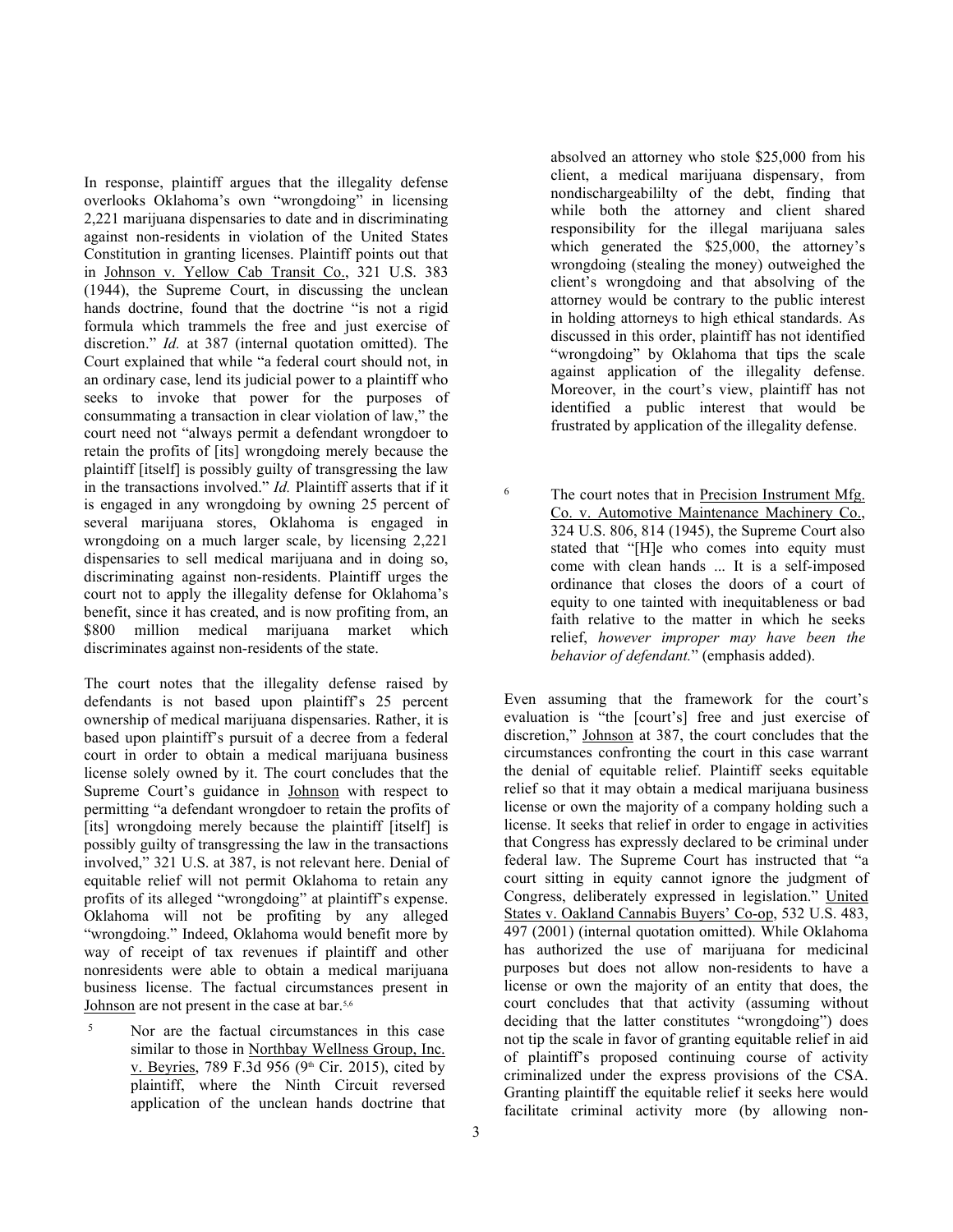residents to have medical marijuana business licenses) than would a denial of equitable relief.

Plaintiff also argues that the relief it requests would not facilitate any activity that it is not already engaged in since it currently owns 25 percent of multiple licensed dispensaries in the state. With its ownership in the dispensaries, plaintiff asserts that it has already been profiting from the sale of marijuana in Oklahoma, with the state's blessing. However, plaintiff does not dispute that the relief it specifically seeks from this court will, in fact, facilitate illegal activity as it will permit plaintiff to obtain a medical marijuana business license for itself to grow, process, dispense, transport, or test medical marijuana, all of which is criminal under the CSA. Because the requested relief would facilitate criminal acts, the court "will not lend its aid to the perpetration of criminal acts." [Cartlidge v. Rainey, 168 F.2d 841, 845 \(5th](http://www.westlaw.com/Link/Document/FullText?findType=Y&serNum=1948116152&pubNum=0000350&originatingDoc=Id28cf0a0c78211eb99108bada5c941b8&refType=RP&fi=co_pp_sp_350_845&originationContext=document&vr=3.0&rs=cblt1.0&transitionType=DocumentItem&contextData=(sc.Search)#co_pp_sp_350_845) [Cir. 1948\).](http://www.westlaw.com/Link/Document/FullText?findType=Y&serNum=1948116152&pubNum=0000350&originatingDoc=Id28cf0a0c78211eb99108bada5c941b8&refType=RP&fi=co_pp_sp_350_845&originationContext=document&vr=3.0&rs=cblt1.0&transitionType=DocumentItem&contextData=(sc.Search)#co_pp_sp_350_845)

In Fourth Corner, a state-chartered credit union, intending to service marijuana-related businesses, applied for a master account from the Federal Reserve Bank of Kansas City. The bank denied the credit union's application. The credit union sought a declaratory judgment that it was entitled to a master account and an injunction requiring the bank to establish the master account. The district court granted the bank's motion to dismiss, holding that it could not use its equitable power to grant a mandatory injunction that would facilitate criminal activity.

On appeal, the three Tenth Circuit judges on the panel each reached three different conclusions. Each wrote a separate opinion, each of the three opinions effectively dissenting from the other two. Reaching the merits of plaintiff's claim, Judge Nancy L. Moritz concluded that the district court's dismissal with prejudice should be affirmed based upon the bank's illegality argument. She found that providing banking services to the marijuanarelated businesses would facilitate activity that is prohibited by the CSA. She determined that a master account at the bank would "serve as a linchpin for the [credit union's] facilitation of illegal conduct." 861 F.3d [at 1055.](http://www.westlaw.com/Link/Document/FullText?findType=Y&serNum=2041956517&pubNum=0000506&originatingDoc=Id28cf0a0c78211eb99108bada5c941b8&refType=RP&fi=co_pp_sp_506_1055&originationContext=document&vr=3.0&rs=cblt1.0&transitionType=DocumentItem&contextData=(sc.Search)#co_pp_sp_506_1055) Judge Scott M. Matheson, Jr. concluded that the dismissal with prejudice should be vacated, and the case remanded with instructions to dismiss without prejudice on prudential-ripeness grounds. In so concluding, Judge Matheson emphasized that the bank had not addressed whether it would grant a master account based upon the credit union's new allegation in the amended complaint that it would serve marijuana-related businesses only if doing so was legal. Judge Robert E. Bacharach disagreed with Judge Matheson on the ripeness issue. Judge Bacharach thought the court should take as true the

account applicant's allegation that it would service marijuana-related businesses only if it was legal to do so. [861 F.3d at 1066.](http://www.westlaw.com/Link/Document/FullText?findType=Y&serNum=2041956517&pubNum=0000506&originatingDoc=Id28cf0a0c78211eb99108bada5c941b8&refType=RP&fi=co_pp_sp_506_1066&originationContext=document&vr=3.0&rs=cblt1.0&transitionType=DocumentItem&contextData=(sc.Search)#co_pp_sp_506_1066) He concluded that the dismissal should be reversed because the district court improperly discounted the credit union's allegation (also rejected by Judge Moritz) in the amended complaint that it would obey federal law.

While Judges Matheson and Bacharach approached the case differently than Judge Moritz, they did so on purely procedural grounds. Indeed, in a reference to the merits of the matter, Judge Bacharach acknowledged that "servicing marijuana-related businesses is different, and the district court properly concluded that this part of [the credit union's] plan would have violated [federal drug](http://www.westlaw.com/Link/Document/FullText?findType=Y&serNum=2041956517&pubNum=0000506&originatingDoc=Id28cf0a0c78211eb99108bada5c941b8&refType=RP&fi=co_pp_sp_506_1066&originationContext=document&vr=3.0&rs=cblt1.0&transitionType=DocumentItem&contextData=(sc.Search)#co_pp_sp_506_1066)  [laws." 861 F.3d at 1066.](http://www.westlaw.com/Link/Document/FullText?findType=Y&serNum=2041956517&pubNum=0000506&originatingDoc=Id28cf0a0c78211eb99108bada5c941b8&refType=RP&fi=co_pp_sp_506_1066&originationContext=document&vr=3.0&rs=cblt1.0&transitionType=DocumentItem&contextData=(sc.Search)#co_pp_sp_506_1066) Taking into account Judge Matheson's passing reference to the "Credit Union's continuing inability to conduct legal business," [861 F.3d](http://www.westlaw.com/Link/Document/FullText?findType=Y&serNum=2041956517&pubNum=0000506&originatingDoc=Id28cf0a0c78211eb99108bada5c941b8&refType=RP&fi=co_pp_sp_506_1063&originationContext=document&vr=3.0&rs=cblt1.0&transitionType=DocumentItem&contextData=(sc.Search)#co_pp_sp_506_1063)  [at 1063,](http://www.westlaw.com/Link/Document/FullText?findType=Y&serNum=2041956517&pubNum=0000506&originatingDoc=Id28cf0a0c78211eb99108bada5c941b8&refType=RP&fi=co_pp_sp_506_1063&originationContext=document&vr=3.0&rs=cblt1.0&transitionType=DocumentItem&contextData=(sc.Search)#co_pp_sp_506_1063) the views of Judges Moritz and Bacharach on the illegality issue may well have been the view of Judge Matheson as well.

Though the splintered decision in Fourth Corner is not precedent for anything, it is discernible that, as far as that panel is concerned, an enterprise proposing to conduct business in violation of the CSA would have tough sledding on the merits of the illegality issue. In a case ripe for decision, Judge Moritz's view of the merits would carry the day. Her view of the matter will be followed here. The court accordingly concludes that plaintiff's attempt to distinguish the injunction requested by the credit union, purportedly "caus[ing] a whole shift in federal banking policy," from its requested relief, in this case, of "simply allow[ing] nonresidents to join residents on equal footing in selling marijuana in Oklahoma," doc. no. 30, pp. 12 and 13, provides no basis for avoidance of the illegality doctrine.

This conclusion as to the applicability of the doctrine of illegality is consistent with other decisions in this circuit. A year and a half after the Tenth Circuit's decision in Fourth Corner, the Colorado bankruptcy court had before it a debtor whose main business consisted of selling equipment and supplies for use in growing marijuana. [In](http://www.westlaw.com/Link/Document/FullText?findType=Y&serNum=2047588655&pubNum=0000164&originatingDoc=Id28cf0a0c78211eb99108bada5c941b8&refType=RP&originationContext=document&vr=3.0&rs=cblt1.0&transitionType=DocumentItem&contextData=(sc.Search))  [re: Way to Grow, Inc., 597 B.R. 111 \(Bankr. D. Colo.](http://www.westlaw.com/Link/Document/FullText?findType=Y&serNum=2047588655&pubNum=0000164&originatingDoc=Id28cf0a0c78211eb99108bada5c941b8&refType=RP&originationContext=document&vr=3.0&rs=cblt1.0&transitionType=DocumentItem&contextData=(sc.Search))  [2018\).](http://www.westlaw.com/Link/Document/FullText?findType=Y&serNum=2047588655&pubNum=0000164&originatingDoc=Id28cf0a0c78211eb99108bada5c941b8&refType=RP&originationContext=document&vr=3.0&rs=cblt1.0&transitionType=DocumentItem&contextData=(sc.Search)) The bankruptcy court, adhering to a pre-Fourth Corner [decision from the Tenth Circuit Bankruptcy](http://www.westlaw.com/Link/Document/FullText?findType=Y&serNum=2036947470&pubNum=0000164&originatingDoc=Id28cf0a0c78211eb99108bada5c941b8&refType=RP&originationContext=document&vr=3.0&rs=cblt1.0&transitionType=DocumentItem&contextData=(sc.Search))  Appellate Panel (In re: Arenas, 535 B.R. 845 ( $10<sup>th</sup>$  Cir. [BAP 2015\)\)](http://www.westlaw.com/Link/Document/FullText?findType=Y&serNum=2036947470&pubNum=0000164&originatingDoc=Id28cf0a0c78211eb99108bada5c941b8&refType=RP&originationContext=document&vr=3.0&rs=cblt1.0&transitionType=DocumentItem&contextData=(sc.Search)), concluded that it "cannot enforce federal law in aid of the Debtors because Debtors' ordinary course activities constitute a continuing federal crime." *[Id.](http://www.westlaw.com/Link/Document/FullText?findType=Y&serNum=2047588655&pubNum=0000164&originatingDoc=Id28cf0a0c78211eb99108bada5c941b8&refType=RP&fi=co_pp_sp_164_131&originationContext=document&vr=3.0&rs=cblt1.0&transitionType=DocumentItem&contextData=(sc.Search)#co_pp_sp_164_131)* at [131-32.](http://www.westlaw.com/Link/Document/FullText?findType=Y&serNum=2047588655&pubNum=0000164&originatingDoc=Id28cf0a0c78211eb99108bada5c941b8&refType=RP&fi=co_pp_sp_164_131&originationContext=document&vr=3.0&rs=cblt1.0&transitionType=DocumentItem&contextData=(sc.Search)#co_pp_sp_164_131) Relying mainly on the Bankruptcy Code's requirement of a good-faith reorganization plan, the district court affirmed the dismissal. [In re Way to Grow,](http://www.westlaw.com/Link/Document/FullText?findType=Y&serNum=2049705609&pubNum=0000164&originatingDoc=Id28cf0a0c78211eb99108bada5c941b8&refType=RP&fi=co_pp_sp_164_346&originationContext=document&vr=3.0&rs=cblt1.0&transitionType=DocumentItem&contextData=(sc.Search)#co_pp_sp_164_346)